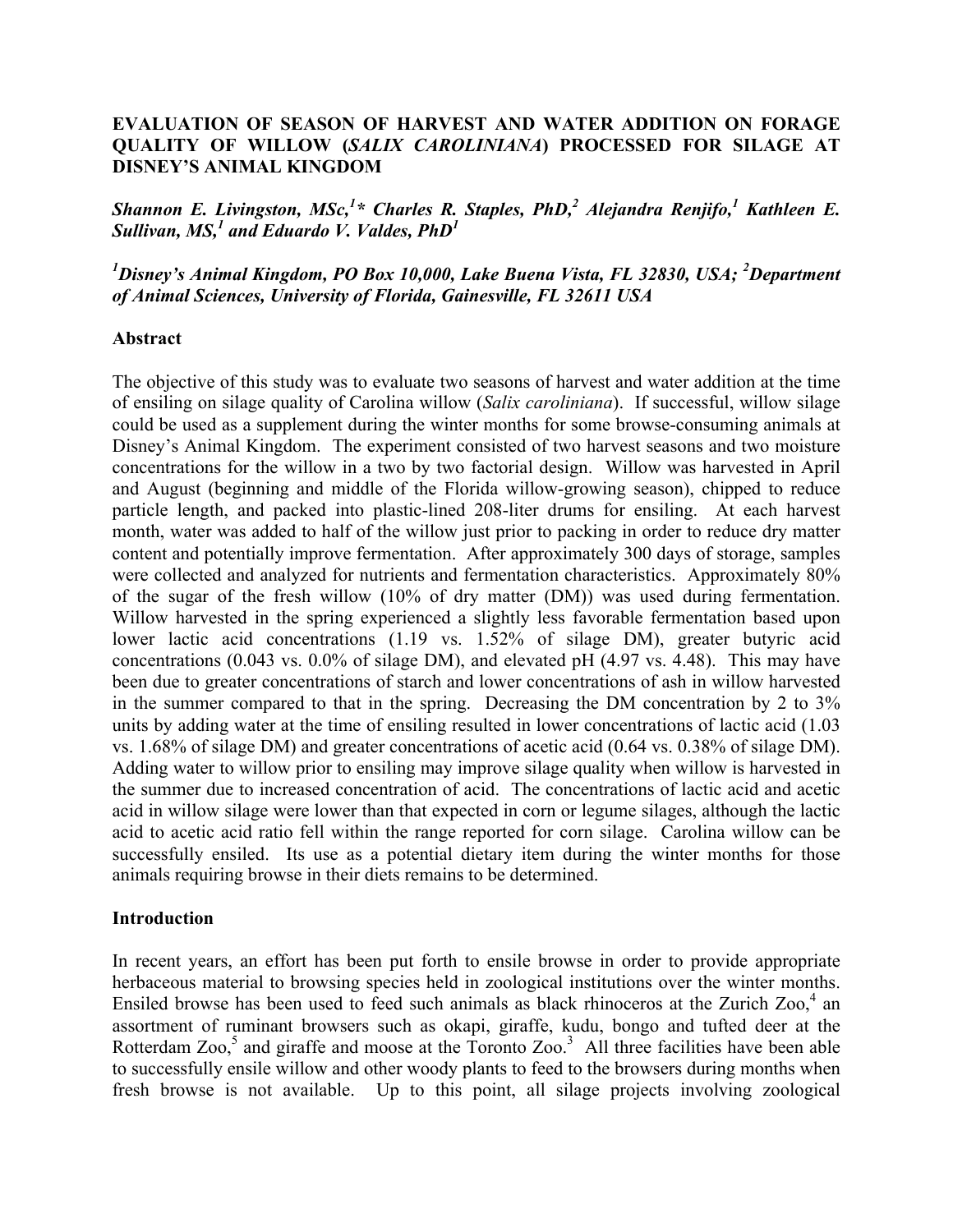institutions have been conducted in Northern climates where fresh browse is available only in late spring, summer and early fall.

A small scale silage project was previously conducted at Disney's Animal Kingdom (DAK),<sup>6</sup> the results of which will be compared with the current project. The growing season at DAK in Orlando, Florida is substantially longer than those in more northern locations. In spite of the warmer climate and longer growing season, there still exists a period of time when fresh Carolina willow (*Salix caroliniana*), the most extensively used browse species at DAK, is not available. In order to maintain a minimum level of browse in the diet of browsing species such as giraffe (*Girafa camelopardalis*), kudu (*Tragelaphus strepsiceros*), bongo (*Tragelaphus eurycerus isaaci*), nyala (*Tragelaphus angasii*) and black rhino (*Diceros bicornis minor*), willow was ensiled with the intent that it could be used as a supplement with the limited assortment of fresh browse available for purchase from December to March. It was hoped that the ensiled willow would help to lower food costs during the winter months as most browse available to the animals during this time had to be purchased at a premium price from an outside vendor.

## **Methods and Materials**

Carolina willow was grown and harvested in 2007 from the willow browse farm at DAK. Four treatment groups were arranged in a 2 by 2 factorial design with season of harvest and water addition at the time of ensiling as the two factors. The harvest seasons were April (beginning of growing season) and August (middle of growing season). Water was mixed with the willow in order to increase the moisture content from approximately 60% for controls to 63.5%. Branches smaller than 3 cm in diameter and in full leaf were cut and processed through a wood chipper (Vermeer BC625A Brush Chipper, Pella, IA) as described by Schlegel (2005). Approximately 300 kg of willow was chipped onto a large tarp and thoroughly mixed. For the water treatment, water was sprayed on the chipped willow to increase the moisture content to between 65% and 70% moisture. In order to determine the amount of water to add, moisture content of the willow was determined by sampling willow harvested the week prior to the trial and dried in a freeze dryer (Labconco model 77530, Kansas City, MO).

Chipped willow was added to 208 liter plastic drums (Model T55C400UD23LL, Orlando Drum, Orlando, FL) lined with 2 Food and Drug Administration (FDA) approved 10 mil drum liners (model L375310 from linersandcovers.com) with a shovel. Willow was manually compacted (stomped) throughout the filling process to ensure adequate compaction. Each drum was fitted with an airtight lid and sealed with a metal clasp. The weight of each drum was recorded empty and full (Ohaus bench scale ES100L, Pine Brook NJ). Six drums were prepared for each of the 4 treatments.

Drums were randomly opened to assess silage quality after  $300 \pm 50$  days of storage. Drums were completely emptied and samples collected from the top, middle and bottom levels of each barrel. Within each drum, samples were composited across sampling level prior to chemical analysis. For determination of fermentation profile, samples from each level of collection were analyzed. Silage and unensiled samples were sent to Dairy One (Ithaca, NY) for determination of the following: dry matter (DM), crude protein (CP), acid detergent fiber (ADF), neutral detergent fiber (NDF), acid detergent insoluble crude protein (ADCIP), non fiber carbohydrates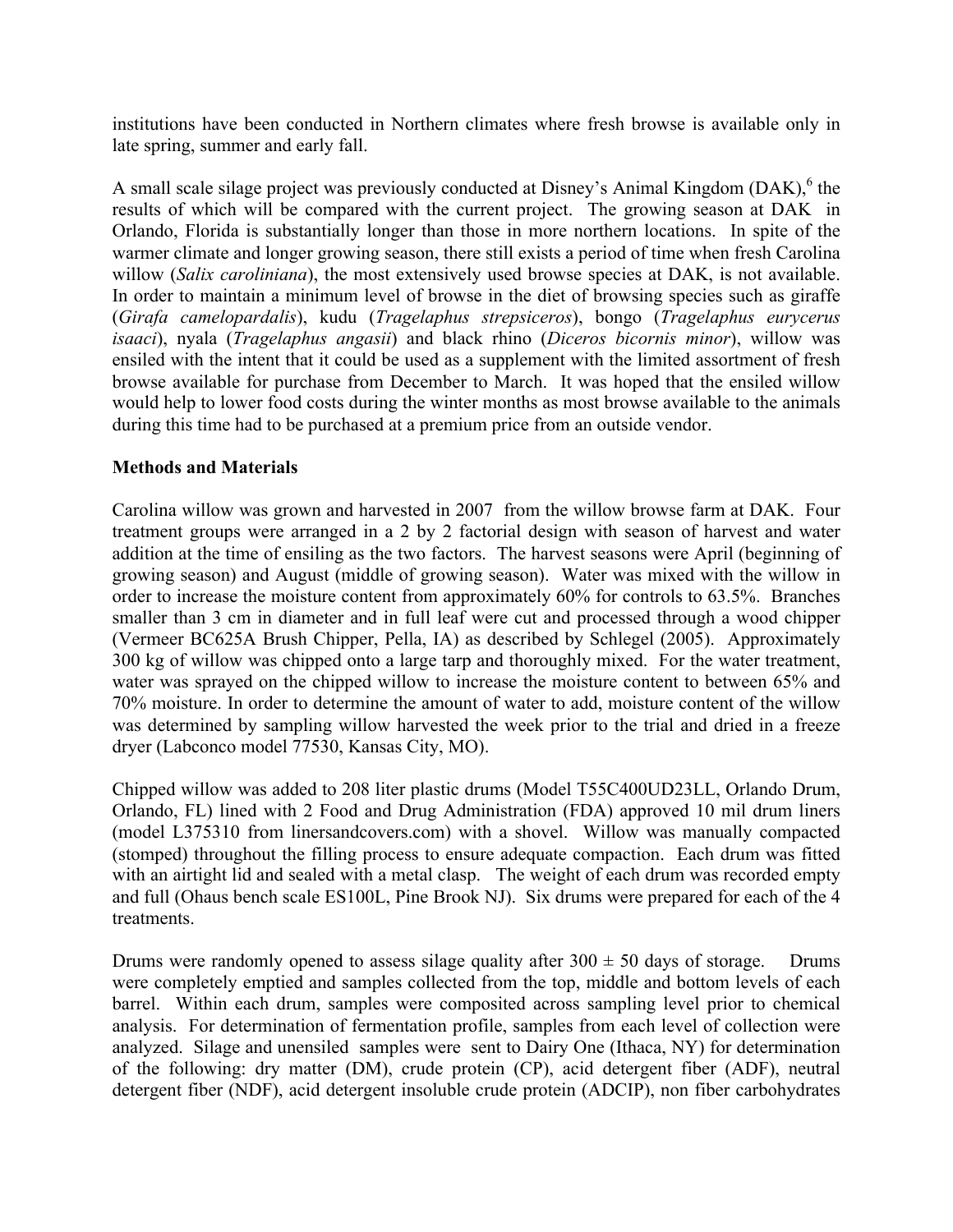(NFC), relative feed value (RFV), rumen degraded nitrogen (RDN), net energy of lactation (Nel), net energy of maintenance (Nem), net energy of gain (Neg), metabolizable energy (ME), and minerals (calcium (Ca), phosphorus (P), magnesium (Mg), potassium (K), sodium (Na), iron (Fe), zinc (Zn), copper (Cu), manganese (Mn), molybdenum (Mo)) lignin, starch, total sugars, lactic acid, acetic acid, lactic:acetic, propionic acid, butyric acid, iso-butyric acid, volatile fatty acid (VFA) score, total acids, pH, ammonia nitrogen, and mycotoxins (aflatoxin, vomitoxin, T-2, zeaalonone, 15-Acetyl deoxynivalenol (DON), 3-acetyl DON).

Any mold found in the barrel was removed, as was 5 cm of silage below the mold. The moldy samples were sent to Dairy One to obtain a fermentation profile and mycotoxins screen. Nonmoldy silage was returned to the barrel fitted with a new 10 mil liner, sealed, and stored in the Animal Nutrition Center browse cooler at 4˚C until results of the mycotoxins screen were provided.

### **Results and Discussion**

There was little variation in the nutrient content of the fresh and ensiled willow averaged across treatments with the exception of sugar which decreased from 10.0% in the fresh willow to 1.8% (DM) in the ensiled willow (Tables 1 and 4). This decrease was to be expected as sugar is used by microbes to complete the ensiling process. There were small increases in the amount of ADF, NDF and lignin and a small decrease in the average content of crude protein due to ensiling. Iron concentration of the silage (62 ppm) was much greater than that of the fresh willow (29 ppm). A similar change in iron concentration was not reported by other researchers reporting on the ensiling of other browse species. $1,6$ 

There were some significant differences in the fermentation characteristics of the willow due to season and treatment (Table 2). As planned, adding water at the time of ensiling decreased the dry matter concentration of willow silage from 39.9 to 36.5% (P<0.001). Unexpectedly, adding water appeared to reduce the extent of fermentation across both harvest seasons, as evidenced by lower concentrations of lactic acid (1.03 vs. 1.68% of silage DM) and elevated pH (4.81 vs. 4.64). In addition, the efficiency of fermentation was reduced by shifting from a homofermentative toward more of a heterofermentative-type as evidenced by an increased concentration of acetic acid (0.63 vs. 0.39 % of silage DM) in willow mixed with water prior to ensiling (P<0.001). Compared to willow ensiled in the spring, willow ensiled in the summer contained less dry matter (39.4 vs. 37.0%), less CP (7.1 vs. 6.3%), and less ammonia (0.15 vs. 0.08%) (P<0.001). In addition, willow harvested in the spring experienced a slightly less favorable fermentation based upon lactic acid concentrations (1.19 vs. 1.52% of silage DM), butyric acid concentrations  $(0.043 \text{ vs. } 0.0\% \text{ of }$  silage DM), and pH  $(4.97 \text{ vs. } 4.48)$  (P<0.01). Adding water at the time of ensiling appeared to be advantageous for summer-harvested willow because the total acid content of the willow silage was returned to control concentrations whereas water addition to willow harvested in spring resulted in lower acid production (season by water addition interaction, P=0.03). Concentrations of total acid of the willow silage were lower than what is typically detected in corn or legume silages.<sup>2</sup> Expected concentrations of lactic acid are greater than 4% in corn silages and 3% in legume silages (DM). Average lactic acid content of willow silages were 1.36%. This is greater than the 1.21% reported by Schlegel<sup>1</sup> for willow ensiled for 84 days, but lower than the 2.32% for willow reported by Baertsche.<sup>2</sup>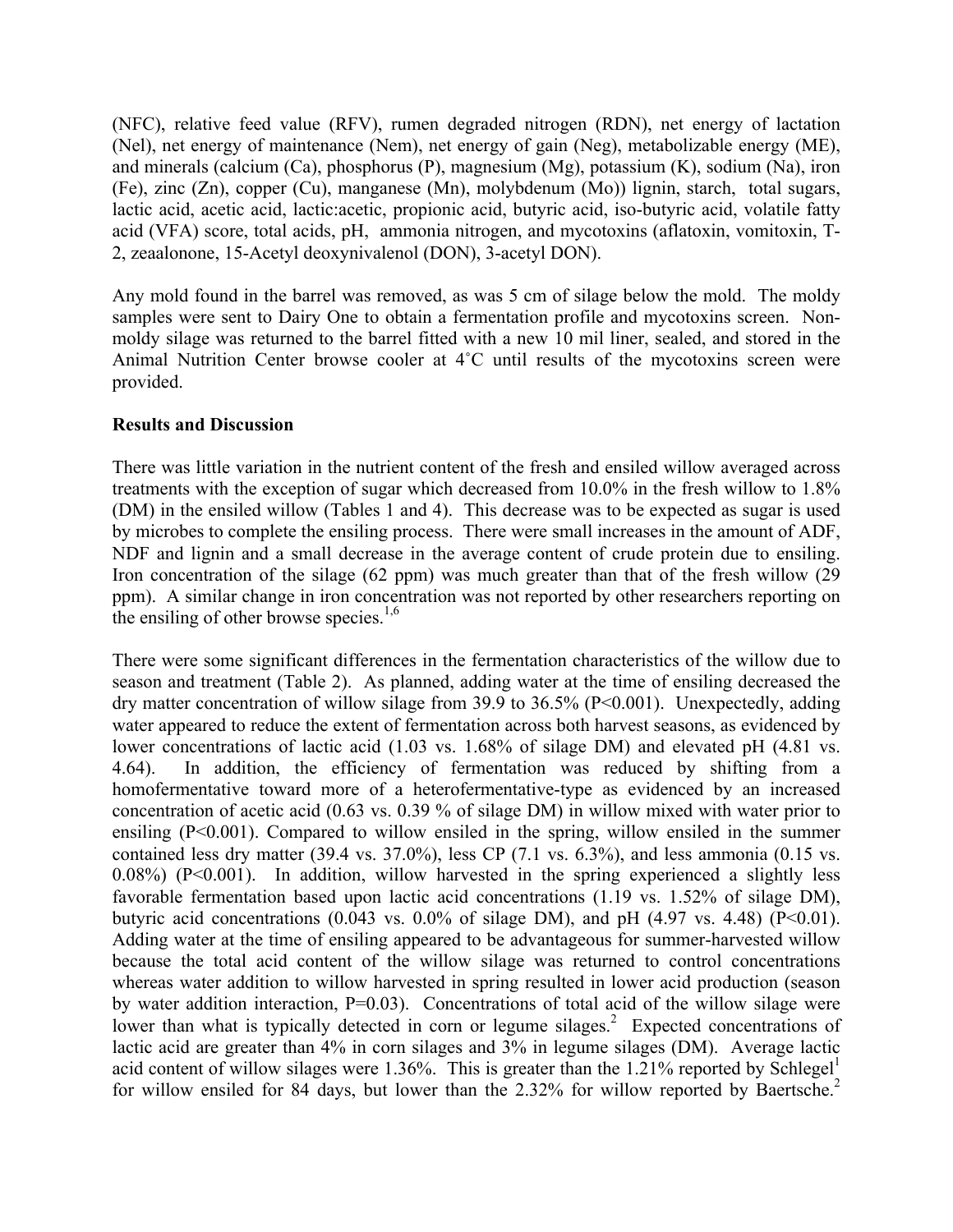Concentrations of acetic acid expected for corn and legume silages are less than  $3\%$ <sup>2</sup>. The ensiled willow in this study averaged 0.51% acetic acid (% DM) which is greater than previous values of 0.21% reported by Schlegel,<sup>1</sup> but less than the 1.87% reported by Baertsche.<sup>2</sup> The expected lactic acid to acetic acid ratio in corn and legume silage is between 1.5 and 4 and between 2 and 3, respectively.<sup>2</sup> Our ratio of 3.3 falls within the acceptable range of corn silage. Concentrations of propionic and butyric acids found in the willow silage were similar to those reported previously for DAK willow<sup>6</sup> and below the expected values for both corn and legume silages.<sup>2</sup> The expected total acids for silage are between 5 and 10%. Total acid concentration of ensiled willow of 2.08% fell well below that, but exceeded previously reported values of 1.68%.<sup>6</sup>

Concentration of acetate and butyrate in the silage were not the same throughout the drums. Willow ensiled in the summer with added water had greater concentrations of acetate in the top and middle sections of the drums than silage sampled from the bottom of the drums whereas acetate concentrations did not differ across sampling levels in the other treatments (treatment by level interaction, P=0.05; Table 3). In a similar pattern, butyrate concentration was greater in the top third of the silage prepared from the spring harvest compared to that in the bottom third.

On average, willow silage was 6.8% CP, 62.9% NDF, 53.2% ADF, 19.7% lignin, 1.4% starch, 1.8% sugar, 2.1% ether extract, and 5.2% ash (Table 4). Calcium (1.3%) and K (0.75%) were found in greatest concentration of the 13 minerals measured. The digestibility of willow silage will be relatively low due to its high concentration of lignin. There was little effect of harvest season or addition of water on the chemical composition of willow silage (Table 4). Addition of water at the time of ensiling tended to decrease  $(P=0.06)$  the DM concentration from 38.3 to 36.3%, averaged across harvest seasons. Starch was greater (2.0 vs. 0.8% of DM) and ash was lower (4.9 vs. 5.4% of DM) in the willow harvested in the summer compared to the spring. The decrease in ash concentration was mainly due to lower concentrations of phosphorus, magnesium, potassium and sodium. The micro minerals of manganese (9.3 vs. 12.7 ppm) and zinc (94 vs. 103 ppm) also were lower in summer silage compared to spring silage.

No mycotoxins were detected in any of the silage samples or in any of the samples collected from mold found on the silage. Mold was present in all but 2 of the silage drums. The drums without mold were prepared on the last day of collection in August, and both were from the moisture-added treatment. Both barrels also had plastic from the drum liners covering the silage, creating a barrier between the silage and the drum lid. Most of the other barrels had the plastic of the drum liner removed to facilitate easier sealing of the drums.

# **Conclusions**

Nutrient composition of ensiled willow was similar to that of willow prior to ensiling with the exception of the expected changes of decreased concentrations of sugars and protein and increased concentrations of ADF, NDF and lignin. Willow harvested in the spring and summer seasons were successfully ensiled using 208 liter plastic drums although fermentation was not extensive. However, willow harvested in the spring experienced a slightly less favorable fermentation based upon lower lactic acid concentrations (1.19 vs. 1.52% of silage DM), greater butyric acid concentrations (0.043 vs. 0.0% of silage DM), and elevated pH (4.97 vs. 4.48). This may have been due to greater concentrations of starch and lower concentrations of ash in willow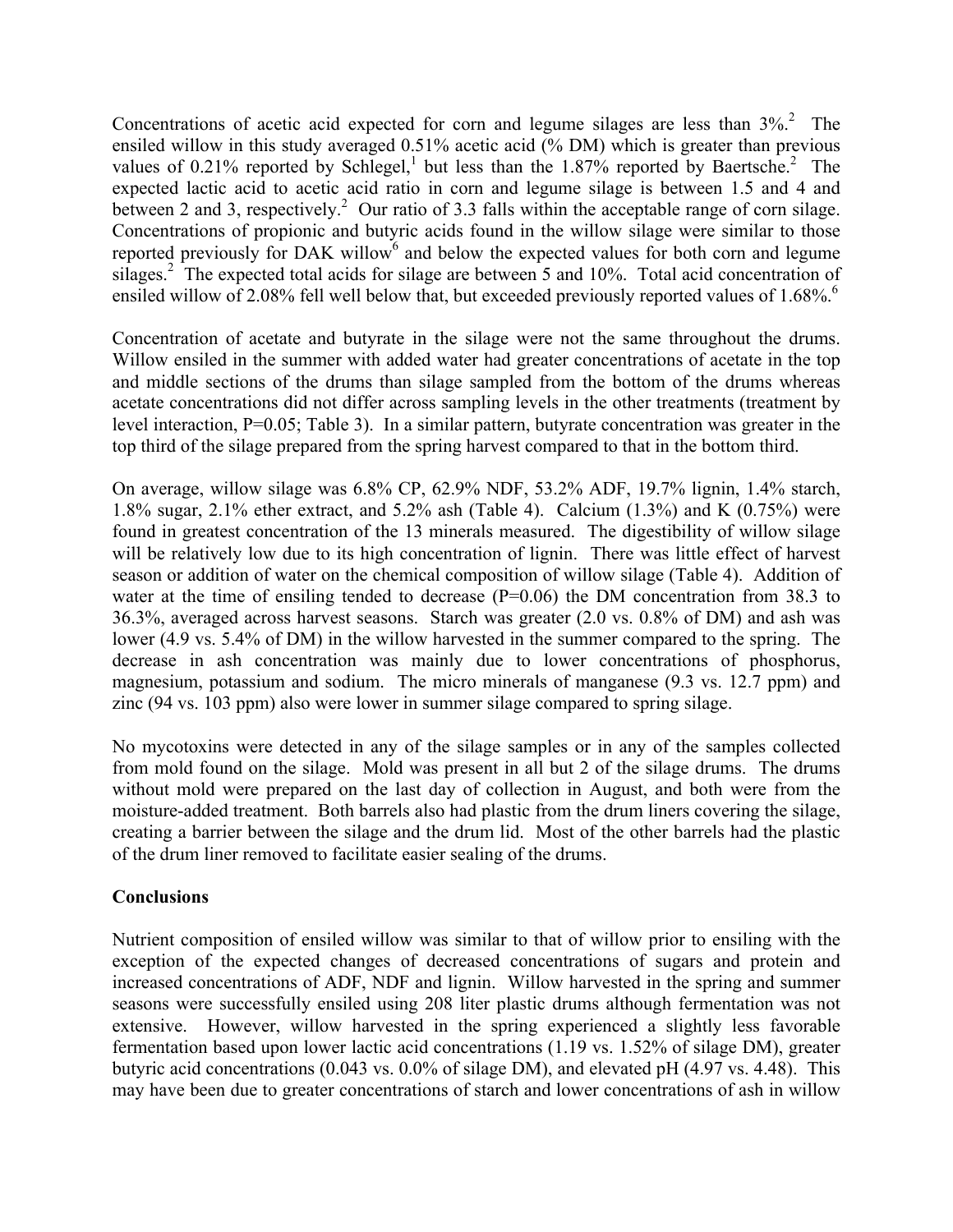harvested in the summer compared to that in the spring. Decreasing the DM concentration by 2 to 3% units by adding water at the time of ensiling resulted in lower concentrations of lactic acid (1.03 vs. 1.68% of silage DM) and greater concentrations of acetic acid (0.64 vs. 0.38% of silage DM) and therefore a lower lactic acid to acetic acid ratio compared to willow ensiled without the addition of water. Adding water to willow prior to ensiling may improve silage quality when willow is harvested in the summer due to increased concentration of acid. Future studies could include the ensiling of willow with a silage enhancer to increase production of lactic and acetic acids. The palatability and intake potential of the silage with the target species of browsers must also be addressed.

## **Acknowledgments**

The authors would like to thank Walt Disney World's Horticulture department for their invaluable assistance chipping the willow and to Michael English for his logistical assistance. Thanks are also extended to the Animal Nutrition Center professional interns Erica Busse, Jay Vedder, Ashley Horton and Laura Maston for their assistance making the silage and Scott Williams, Angeline Zamorano, Andy Gerlach and Erica Sipich for their assistance sampling the silage; to Mark Adkins for his assistance procuring the necessary equipment; all the Animal Nutrition Center cast members for their support and understanding during the project and to the Animal Programs Department of Animal Husbandry for the use of their storage area as a silage production facility.

# **LITERATURE CITED**

- 1. Baertsche, S.R., M.T. Yokoyama, and J.W. Hanover. 1986. Short rotation, hardwood tree biomass as potential ruminant feed – chemical composition, nylon bag ruminal degradation and ensilement of selected species. J. Anim. Sci. 63: 2028-2043.
- 2. Dairy One Laboratories, Inc. Fermentation analysis and evaluation. Dairy One Laboratories, Inc. Available: http://www.dairyone.com/Forage/Factsheet/fermentation.htm
- 3. Finegan, E.J., D.J. Barney, S.E. Livingston and M.E. Shaw. 2005. Developing a browse preservation technique at the Toronto Zoo. Sixth Conference of the AZA Nutrition Advisory Group. Omaha, NE. Pp. 67-70.
- 4. Hatt, J.M., and M. Clauss. 2001. Browse silage in zoo animal nutrition. Feeding enrichment of browsers during winter. Second European Zoo Nutrition Conference. In: Zoo Animal Nutrition Volume 3. 2006. Fidgett, Clauss, Eulenberger, Hatt, Hume, Janssens and Nijboer (eds.). pp. 201-204.
- 5. Nijboer, J., M. Clauss, and J.J. Nobel. 2002. Browse silage: the solution for browsers in wintertime? Joint Nutrition Symposium, Antwerp, Belgium. In: Zoo Animal Nutrition Volume 3. 2006. Fidgett, Clauss, Eulenberger, Hatt, Hume, Janssens and Nijboer (eds.). pp. 205-209.
- 6. Schlegel, M.L., A. Renjifo, M. English and E.V. Valdes. 2005. Nutrient and fermentation characteristics of Carolina Willow (Salix caroliniana) silage. Sixth Conference of the AZA Nutrition Advisory Group. Omaha, NE. Pp. 61-66.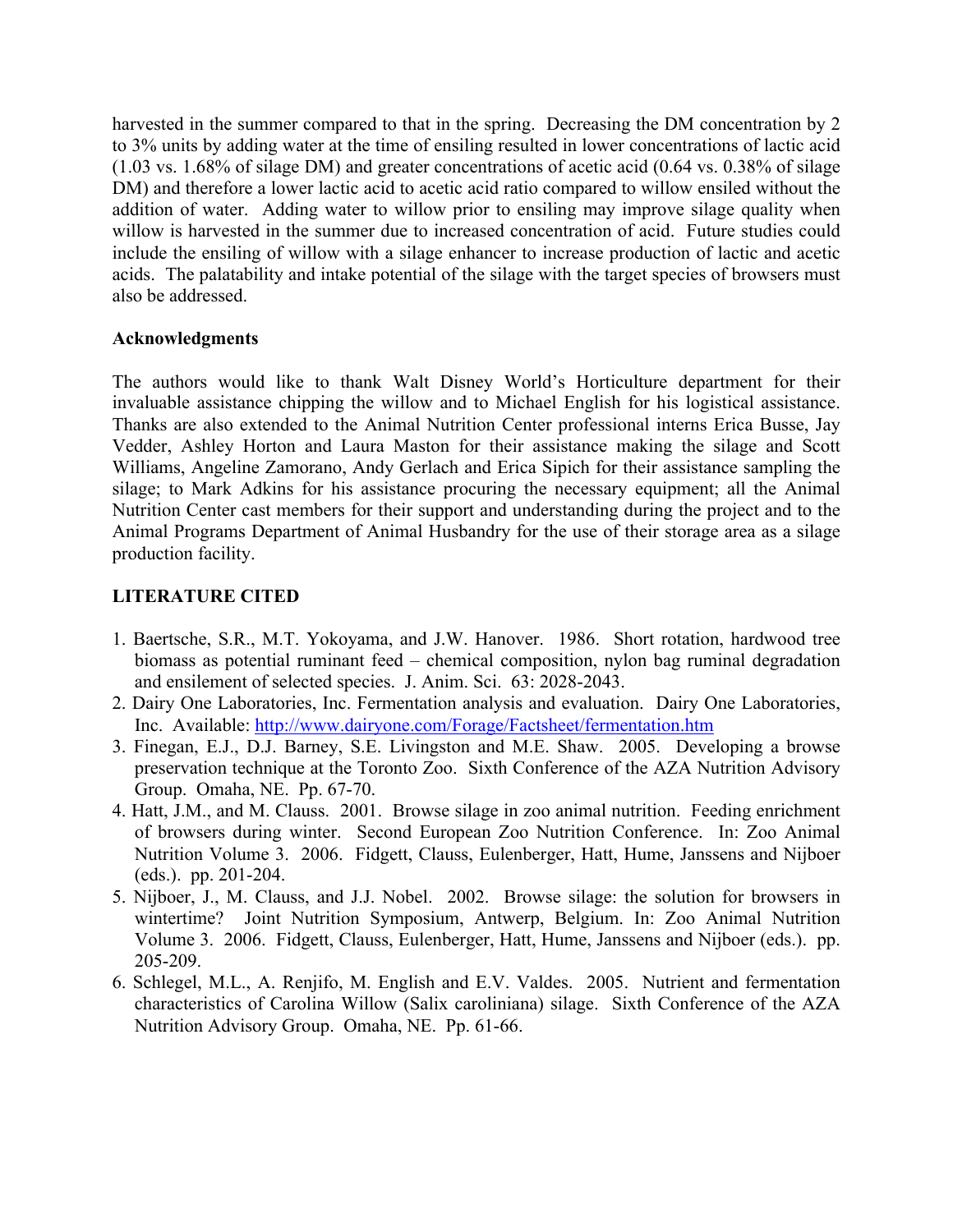| Nutrient $(\%$ DM) | Chipped Willow April | Chipped Willow August |
|--------------------|----------------------|-----------------------|
| DM $%$             | $40.99 \pm 0.03$     | $40.28 \pm 0.01$      |
| $CP \%$            | $7.3 \pm 0.0$        | $7.25 \pm 0.49$       |
| ADF $%$            | $54.15 \pm 0.65$     | $49.15 \pm 1.48$      |
| NDF $%$            | $62 \pm 0.4$         | $62.7 \pm 0.14$       |
| Lignin $%$         | $15.85 \pm 0.45$     | $16.45 \pm 0.64$      |
| Starch %           | $1.25 \pm 0.15$      | $2.6 \pm 0.71$        |
| Sugar $%$          | $10.45 \pm 0.55$     | $9.6 \pm 0.0$         |
| $Ca\%$             | $1.30 \pm 0.03$      | $1.21 \pm 0.0$        |
| $P_{0}$            | $0.18 \pm 0.01$      | $0.17 \pm 0.1$        |
| $Mg\%$             | $0.13 \pm 0.01$      | $0.1 \pm 0.01$        |
| $K\%$              | $0.82 \pm 0.01$      | $0.69 \pm 0.01$       |
| Na $%$             | $0.15 \pm 0.01$      | $0.14 \pm 0.01$       |
| Fe ppm             | $29.0 \pm 4.0$       | $28.5 \pm 2.12$       |
| Zn ppm             | $107.5 \pm 0.5$      | $87 \pm 4.24$         |
| Cu ppm             | $7.0 \pm 0.0$        | $5.0 \pm 0.0$         |

**Table 1**. Average nutrient composition of willow chipped in April (n=2) and August (n=2) with standard deviation

**Table 2.** Effect of harvest season and water addition on the fermentation characteristics of willow.

|                        | Season         |       |                |       | Statistical contrasts |                |         |        |
|------------------------|----------------|-------|----------------|-------|-----------------------|----------------|---------|--------|
|                        | <b>Spring</b>  |       | Summer         |       |                       | Season         | water   | intrxn |
| Item $(\%$ DM)         | N <sub>0</sub> | $+$   | N <sub>0</sub> | $+$   | <b>SEM</b>            | $\,P$<br>value |         |        |
|                        | water          | water | water          | water |                       |                |         |        |
| DM, $\%$               | 40.7           | 38.1  | 39.1           | 35.0  | 0.5                   | < 0.001        | < 0.001 | 0.15   |
| $CP\%$                 | 7.0            | 7.2   | 6.8            | 5.9   | 0.2                   | < 0.001        | 0.15    | 0.01   |
| Ammonia %              | 0.15           | 0.16  | 0.09           | 0.08  | 0.02                  | < 0.001        | 0.97    | 0.42   |
| Ammonia, % of CP       | 2.1            | 2.2   | 1.4            | 1.4   | 0.2                   | 0.001          | .082    | 0.72   |
| pH                     | 4.88           | 5.06  | 4.41           | 4.56  | 0.06                  | < 0.001        | 0.01    | 0.85   |
| Lactate $\%$           | 1.58           | 0.80  | 1.78           | 1.27  | 0.13                  | 0.01           | < 0.001 | 0.30   |
| Acetate $%$            | 0.35           | 0.42  | 0.44           | 0.84  | 0.05                  | < 0.001        | < 0.001 | 0.001  |
| Lactate: acetate ratio | 4.8            | 2.2   | 4.1            | 2.1   | 0.4                   | 0.41           | < 0.001 | 0.52   |
| Propionate %           | 0.037          | 0.033 | 0.002          | 0.006 | 0.005                 | < 0.001        | 1.00    | 0.44   |
| Butyrate %             | 0.037          | 0.049 | 0.0            | 0.0   | 0.005                 | < 0.001        | 0.21    | 0.21   |
| Iso-butyrate %         | 0.14           | 0.26  | 0.09           | 0.19  | 0.03                  | 0.09           | 0.002   | 0.61   |
| Total acid %           | 2.14           | 1.56  | 2.32           | 2.30  | 0.12                  | 0.001          | 0.02    | 0.03   |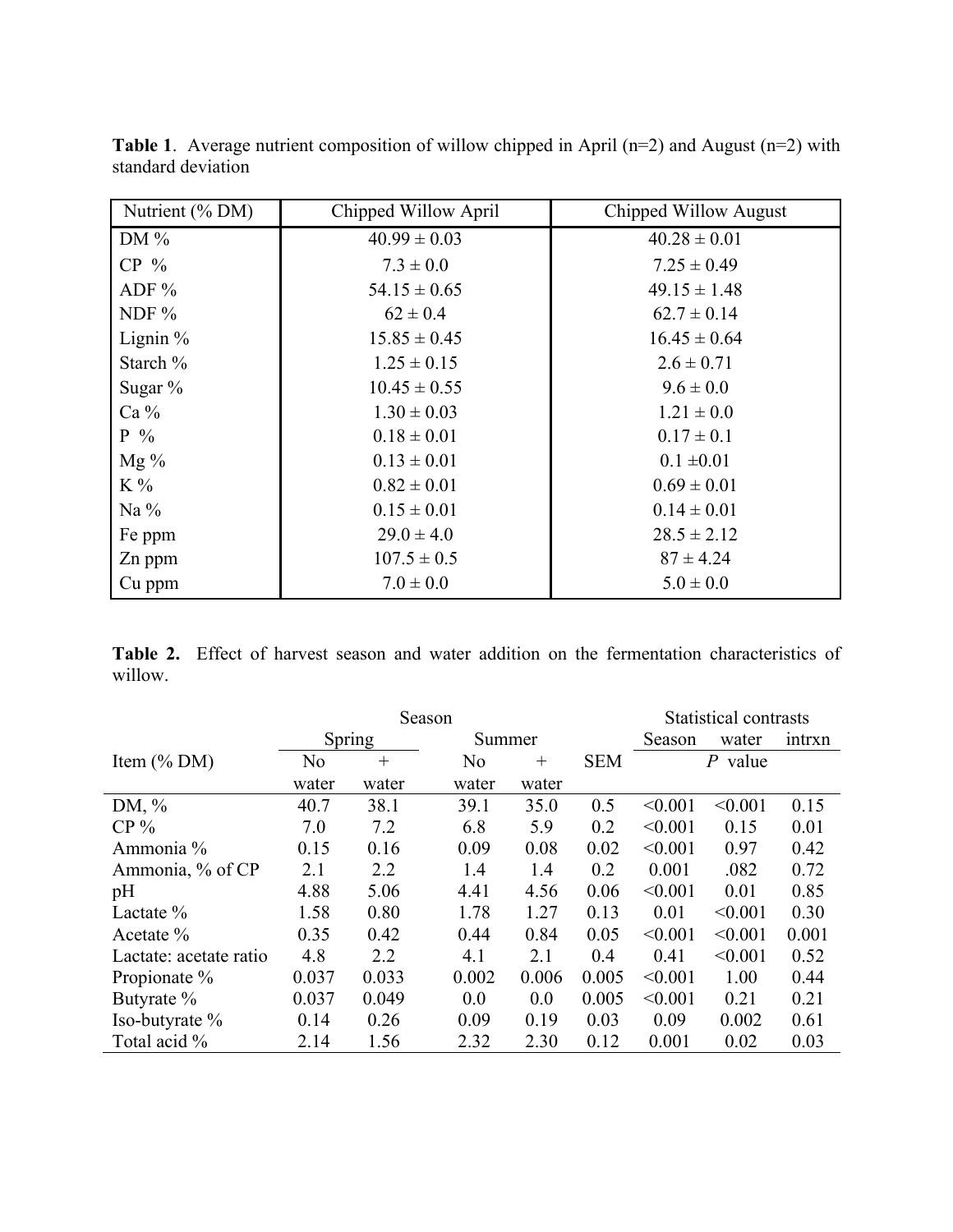**Table 3.** Effect of sampling level within the ensiling drum on concentrations of acetate and butyrate in willow ensiled during spring or summer with or without added water.

|                 | Season            |                |                |                      |              | Statistical contrasts |         |                       |         |  |
|-----------------|-------------------|----------------|----------------|----------------------|--------------|-----------------------|---------|-----------------------|---------|--|
|                 | Spring            |                | Summer         |                      |              | Season                | Water   | Level                 | Trt $*$ |  |
|                 |                   |                |                |                      |              |                       |         |                       | level   |  |
| Sampling        | N <sub>o</sub>    | $^{+}$         | N <sub>0</sub> | $^{+}$               | <b>SEM</b>   |                       |         |                       |         |  |
| level<br>1n     | water             | water          | water          | water                |              | $P$ value             |         |                       |         |  |
| drum            |                   |                |                |                      |              |                       |         |                       |         |  |
| Acetate         |                   |                |                |                      |              | < 0.001               | < 0.001 | 0.06                  | 0.05    |  |
| Top             | $0.36^{\rm a}$    | $0.39^{a}$     | $0.50^{\rm a}$ | $1.04^b$             | 0.08         |                       |         |                       |         |  |
| Middle          | $0.36^{\rm a}$    | $0.39^{a}$     | $0.43^{\rm a}$ | $0.91^b$             | 0.08         |                       |         |                       |         |  |
| <b>Bottom</b>   | $0.33^a$          | $0.46^{\circ}$ | $0.39^{a}$     | $0.55^{\text{a}}$    | 0.08         |                       |         |                       |         |  |
|                 |                   |                |                |                      |              |                       |         |                       |         |  |
| <b>Butyrate</b> |                   |                |                |                      |              | < 0.001               | 0.21    | 0.10                  | 0.36    |  |
| Top             | $0.05^{\text{a}}$ | $0.06^a$       | $\overline{0}$ | $\theta$             | 0.008        |                       |         |                       |         |  |
| Middle          | $0.04^{a,b}$      | $0.04^b$       | $\overline{0}$ | $\theta$             | 0.008        |                       |         |                       |         |  |
| <b>Bottom</b>   | $0.02^b$          | $0.04^b$       | $\overline{0}$ | $\theta$             | 0.008        |                       |         |                       |         |  |
| a $b \cdot r$   | $\cdot$ 1 1.00    | $\overline{1}$ | $\sim$ $\sim$  | 1.<br>$\blacksquare$ | $\mathbf{1}$ | $\cdot$ 11            | 1.00    | $\sqrt{D}$ $\sqrt{D}$ |         |  |

a, b Means with different superscripts for each dependent variable are different,  $P \le 0.05$ .